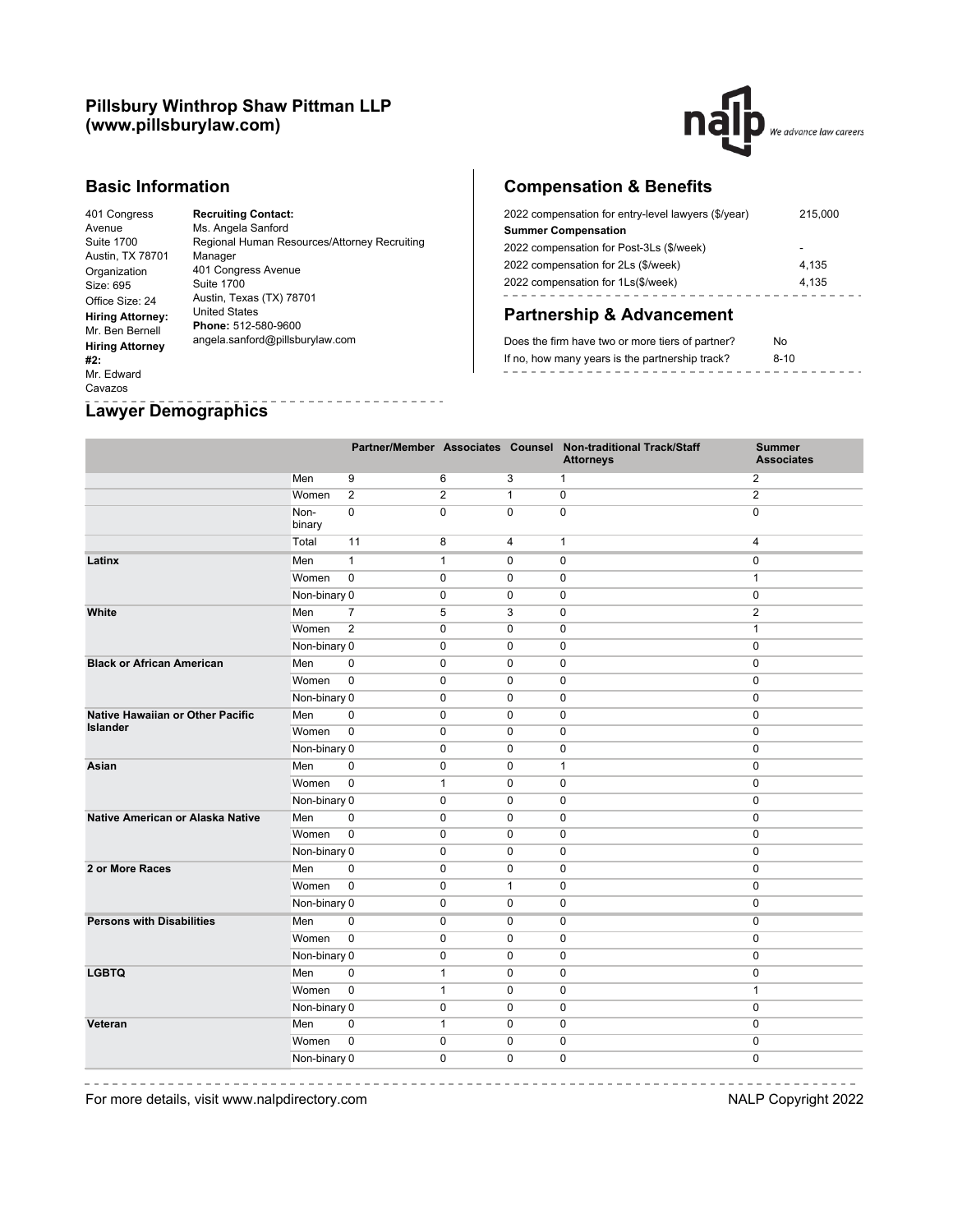

## **Pro Bono/Public Interest**

| Evaluations                                                                                              | Annual    |
|----------------------------------------------------------------------------------------------------------|-----------|
| <b>Professional Development</b>                                                                          |           |
| Percent of other lawyers participating last year                                                         | 59.1      |
| Percent of partners participating last year                                                              | 64.2      |
| Percent of associates participating last year                                                            | 83.6      |
| Average Hours per Attorney last year                                                                     | 51.5      |
| % Firm Billable Hours last year                                                                          | 3.1       |
| Is the pro bono information indicated here firm-wide or specific to one office?                          | Firm-wide |
| Valerie Fitch<br>Senior Director of Talent Development<br>212.858.1718<br>valerie.fitch@pillsburylaw.com |           |

| Does your organization use upward reviews to evaluate and provide feedback to supervising lawyers? |     |  |  |  |  |
|----------------------------------------------------------------------------------------------------|-----|--|--|--|--|
| Rotation for junior associates between departments/practice groups?                                | No  |  |  |  |  |
| Is rotation mandatory?                                                                             | No  |  |  |  |  |
| Does your organization have a dedicated professional development staff?                            | Yes |  |  |  |  |
| Does your organization have a coaching/mentoring program                                           | Yes |  |  |  |  |
| Does your organization give billable hours credit for training time?                               | Yes |  |  |  |  |
|                                                                                                    |     |  |  |  |  |

## **HIRING & RECRUITMENT**

|                                            | <b>Began Work In</b> | <b>Expected</b>              |          |                              |            |
|--------------------------------------------|----------------------|------------------------------|----------|------------------------------|------------|
| <b>LAWYERS</b>                             |                      | 2020 Prior Summer Associates |          | 2021 Prior Summer Associates | 2022       |
| Entry-level                                | 0                    | 0                            |          | 0                            | <b>TBD</b> |
| Entry-level (non-traditional track)        | $\Omega$             | 0                            | $\Omega$ | $\mathbf 0$                  | <b>TBD</b> |
| <b>Lateral Partners</b>                    | $\Omega$             | $\Omega$                     | $\Omega$ | 0                            | <b>TBD</b> |
| Lateral Associates                         |                      | $\Omega$                     | 3        | $\mathbf 0$                  | <b>TBD</b> |
| All Other Laterals (non-traditional track) | $\Omega$             | 0                            | 2        | $\mathbf 0$                  | <b>TBD</b> |
| Post-Clerkship                             | $\Omega$             | $\Omega$                     | $\Omega$ | $\mathbf 0$                  | <b>TBD</b> |
| LL.M.s (U.S.)                              | $\Omega$             | $\Omega$                     | $\Omega$ | 0                            | <b>TBD</b> |
| LL.M.s (non-U.S.)                          | $\Omega$             | 0                            | $\Omega$ | 0                            | <b>TBD</b> |
| <b>SUMMER</b>                              |                      |                              |          |                              |            |
| Post-3Ls                                   | $\Omega$             | 0                            | $\Omega$ | $\mathbf 0$                  | 0          |
| 2Ls                                        | $\Omega$             | $\Omega$                     | 3        | 0                            | 3          |
| 1Ls                                        | $\overline{2}$       | $\Omega$                     |          | $\Omega$                     |            |

Number of 2021 Summer 2Ls considered for associate offers 3 Number of offers made 3

to summer 2L associates

General Hiring Criteria Pillsbury seeks energetic, high-performing students who possess sound judgment, determination, common sense, excellent interpersonal skills, the ability to inspire confidence, and the drive to produce high quality work and achieve outstanding results.

> Pillsbury's summer associates experience the firm's collaborative style by working side-by-side with attorneys in a variety of practice areas, on industry and client teams, and on issue-specific projects. Pillsbury University offers training on everything from legal writing to client service basics to effective networking. Formal reviews supplement the extemporaneous feedback provided to summer associates by our lawyers.

## **General Practice Areas**

| <b>GENERAL PRACTICE AREAS</b> | <b>EMPLOYER'S</b><br><b>PRACTICE GROUP</b><br><b>NAME</b> | NO. OF<br><b>PARTNERS/MEMBERS</b> | NO. OF<br><b>COUNSEL</b> | NO. OF<br><b>ASSOCIATES</b> | NO. OF<br><b>ENTRY-LEVEL</b><br><b>PLACEMENTS</b><br>IN THIS<br><b>PRACTICE</b><br><b>AREA LAST</b><br><b>YEAR</b> | NO. OF<br><b>NON-TRADITIONAL</b><br><b>TRACK/STAFF</b><br><b>ATTORNEYS</b> |
|-------------------------------|-----------------------------------------------------------|-----------------------------------|--------------------------|-----------------------------|--------------------------------------------------------------------------------------------------------------------|----------------------------------------------------------------------------|